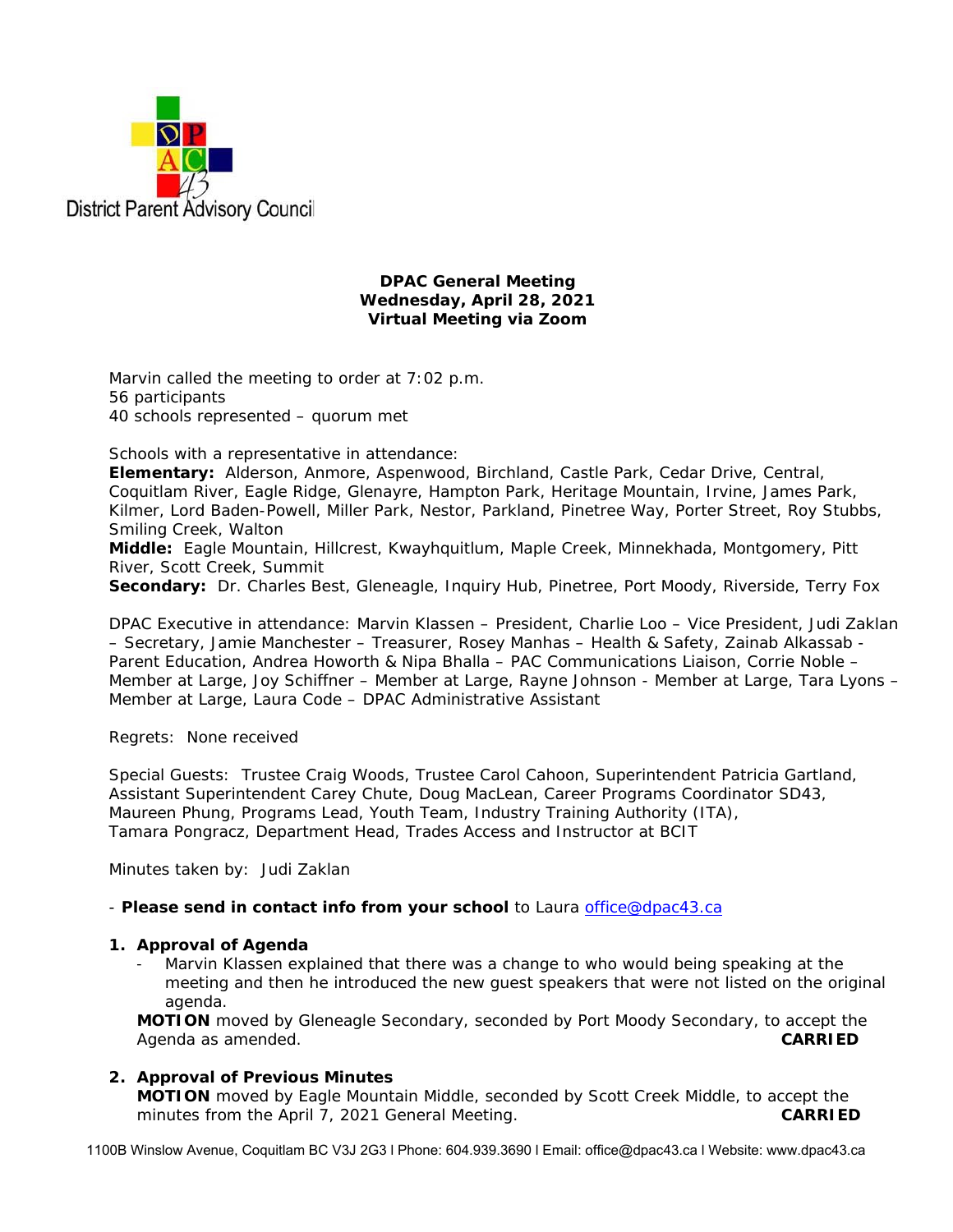### **3. Treasurer's Report - Jamie Manchester**

<sup>−</sup> Income Statement 01Jul2020 – 31Mar2021

## **4.** Superintendent's Report **Constanting Construction Construction Construction Construction Construction Construction Construction Construction Construction Construction Construction Construction Construction Constructio**

- <sup>−</sup> Patricia Garland thanked the parents for their work this year, especially during the pandemic.
- BC has had in class instructions all year unlike other provinces.
- Vaccination appointments for all SD43 employees based in K-12 school worksites were available from April 16 – April 19, and as well, some staff/board members were able to attend the pop-up clinic at the Coquitlam Poirier Forum this past Tuesday and today.
- <sup>−</sup> NO outbreaks in schools; exposures have occurred but even classrooms requiring selfisolation have been able to continue remotely.
- <sup>−</sup> Board of Education passed the 2021/22 Budget of \$415,000,000.

### **5. Future Jobs in Trade**

# **A. TRAIN in Trades - Doug MacLean**

### Work Experience 12

- School District 43 offers several programs for students to Train, Work and Explore Trades.
- Doug MacLean says the resumes of high school students are often pretty blank on experience and Work Experience 12 can help.
- Students in Grades 11 or 12 can enroll in the course which combines roughly 25 hours classroom preparation (resumes, cover letters, career investigation, employment standards, etc.) with approximately 80 hours on the job (or related job) that you're interested in.
- Some examples of jobs in the program: veterinarian, cook, firefighter, marketer, plumber. Position might be paid or volunteer.

### Work in Trades

- Receive up to 16 high school credits (120 hours = 4 credits).
- Get paid and gain certification.
- <sup>−</sup> If a student works 900+ hours in trade, potential to earn a \$1000 award.

## Train in Trades

- Over 20 programs; 1-2 semesters of specialized courses.
- Can earn "Level 1" certification.
- <sup>−</sup> Tuition is free for courses that would normally cost up to \$3,500 (there might be a small fee for books and equipment).
- These are actual reserved seats in highly sought-after programs.
- There are a variety of trades for students whether they are builders, creators, or fixers.
- Please visit the following www.43careers.com for more information on these programs.
- For more information parents are encouraged to email either Doug MacLean dmaclean@sd43.bc.ca or Assistant Superintendent Carey Chute cchute@sd43.bc.ca

### **B.** YOUTH PROGRAMS **2008** - Maureen Phung

- <sup>−</sup> ITA is a crown agency for BC that oversees trades training for over 100 different trades.
- Forecast is for 73,000 job opening over the next decade.
- Technology is in everything we do and in trades as well.
- Students with a combination of STEAM (Science Technology Engineering Arts Math) and trades training are ideally situated. They can create better and more feasible designs.
- Ms. Phung says parents are sometimes worried that if their student enters trades, they will be in trades the rest of their life. However, many students find that trades certification opens other career options: corporate sales, government, business owners, contractors, etc. Ms. Phung herself came from a trades background and now works in government. About ½ of the ITA staff have a trades background.
- To see the full PowerPoint presentation, please go to the DPAC website www.dpac43.ca and it is located on the Documents Page > under Presentations > 2021-04-28 PRS Industry Training Authority (ITA) Future Jobs in Trades DPAC43

# Skills Shortage

### **C. TRADES ACCESS - Tamara Pongracz**

1100B Winslow Avenue, Coquitlam BC V3J 2G3 l Phone: 604.939.3690 l Email: office@dpac43.ca l Website: www.dpac43.ca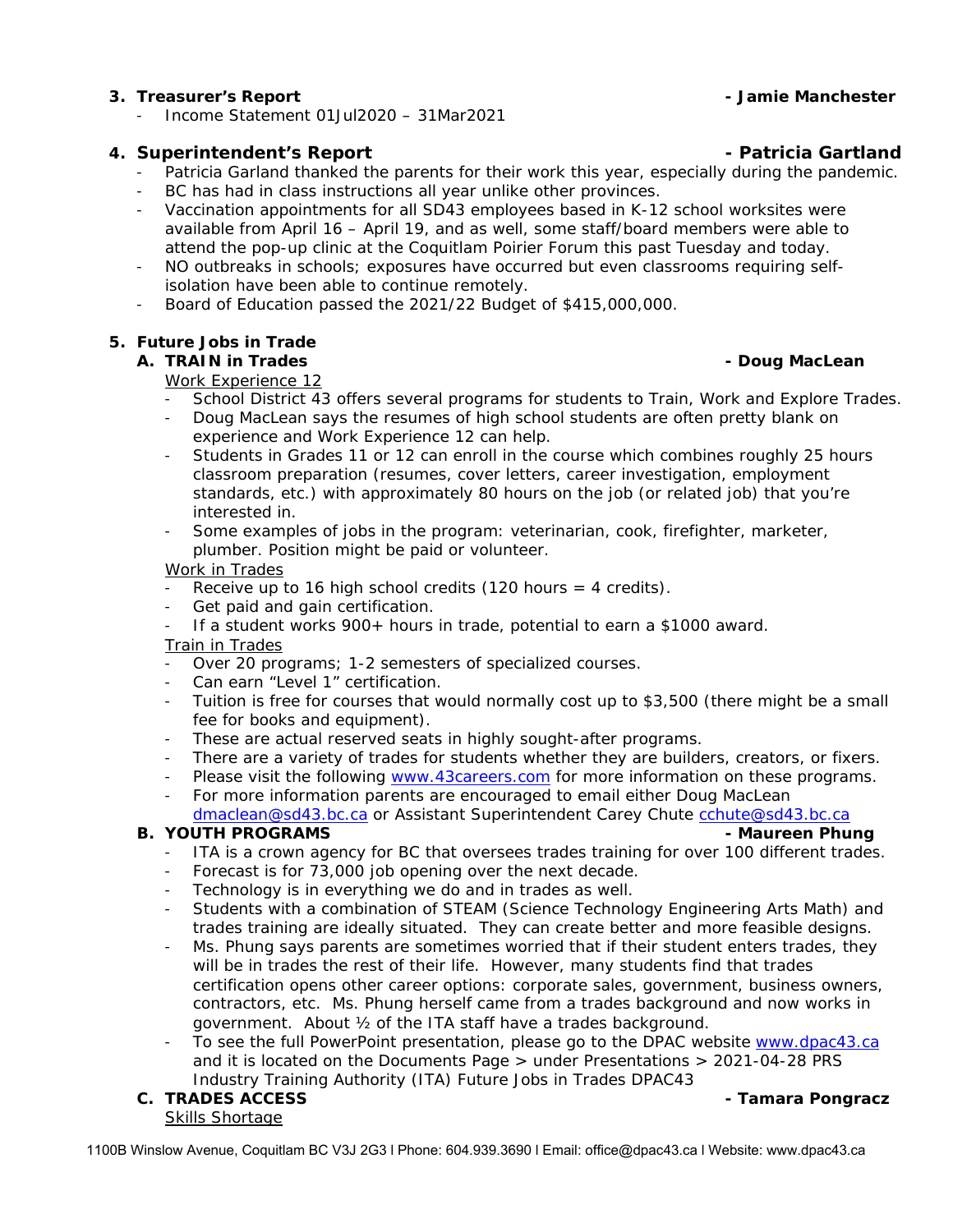- Shortage of skilled workers due to expanding, replacing, refurbishing, and maintaining infrastructure.
- <sup>−</sup> Canada's infrastructure includes: roads, highways, bridges, water/electrical systems, and even things like public parks, hospitals, and libraries.
- <sup>−</sup> Canada has announced more than \$53 billion in infrastructure spending between 2014- 2024.
- <sup>−</sup> In addition, transitioning to a low-carbon economy is expected to create 7-8 million new jobs by 2030.
- Skills shortage made worse by retiring "baby boomers".
- <sup>−</sup> Ms. Pongracz said 3 big things that will influence the future of trades education are digital skills, low-carbon emissions, and automation.

### **Misconceptions**

She says the push towards pure math might make students reluctant to go into technology trades. She emphasized that many trades use math but it's not the abstract math which some students mean when they say they don't like math. Instead, it is applied math where students use math to solve real-world problems.

### State of the Art Training

- Tradespeople will need a combination of technical and non-technical skills to thrive in a digitally connected workplaces of the future: technical, info management, digital communication, virtual collaboration, creativity, critical thinking, and problem solving.
- <sup>−</sup> BCIT High Performance Building Lab is the first of its kind in Canada and provides handson training in zero energy buildings.
- <sup>−</sup> BCIT High Performance Building Lab is the first of its kind in Canada and provides handson training in zero energy buildings.
- <sup>−</sup> BCIT Emission Reduction and Research Test Hub (ERRTH) supports new low-emission product development. ERRTH also provides training in Fleet electrification (retrofitting of existing automotive vehicles, railway, marine, and aviation) and first responder training for when there is an accident involving an electrical vehicle.
- BCIT offered the first mass timber building courses. New BCIT Student Housing will be constructed using mass timber (sustainable product that is cost effective, faster to build, and lower carbon footprint than traditional concrete construction).

### The Future is Female

- Trades are not just for guys. Several initiatives to help women join the trades: Fall 2021 Tuition Free "Women in Trades" Exploration (15 weeks); Spring 2022 Inclusive Apprenticeship Project-Women's Electrical Foundation.
- BC Construction Association (BCCA) says women are showing gains in the traditionally male industry as a result of better access to trades training and improved work culture. 65% of women responding to BCCA's survey said joining the trades resulted in an increase in wages.

### **6. Alternative Technology Career Paths - Charlie Loo**

- <sup>−</sup> Charlie Loo has worked in "high tech" careers in several alternative technology industries.
- <sup>−</sup> He says some people believe that "high tech" careers are all about circuit boards or computer programming but that's not the whole story.
- <sup>−</sup> Even in engineering, only a minority (30%) are enrolled in electrical or civil engineering, the majority are in metals and materials or other areas of engineering.
- Jobs in alternative technologies can be "green jobs", such as: working in automotive (alternative fuels), metal processing (extracting value-added materials from mines' waste stream), or construction (automatically lighten/darken windows to reduce air conditioner loads).
- People often mistakenly think that careers in high-tech require university, but there are other paths to technology jobs; technology institutes (like BCIT), trade schools, and non-STEAM faculties (such as finance and marketing) which have important roles to play in getting technology to the marketplace.
- <sup>−</sup> Charlie Loo suggested that many students get turned off by pure (abstract) math and need

1100B Winslow Avenue, Coquitlam BC V3J 2G3 l Phone: 604.939.3690 l Email: office@dpac43.ca l Website: www.dpac43.ca